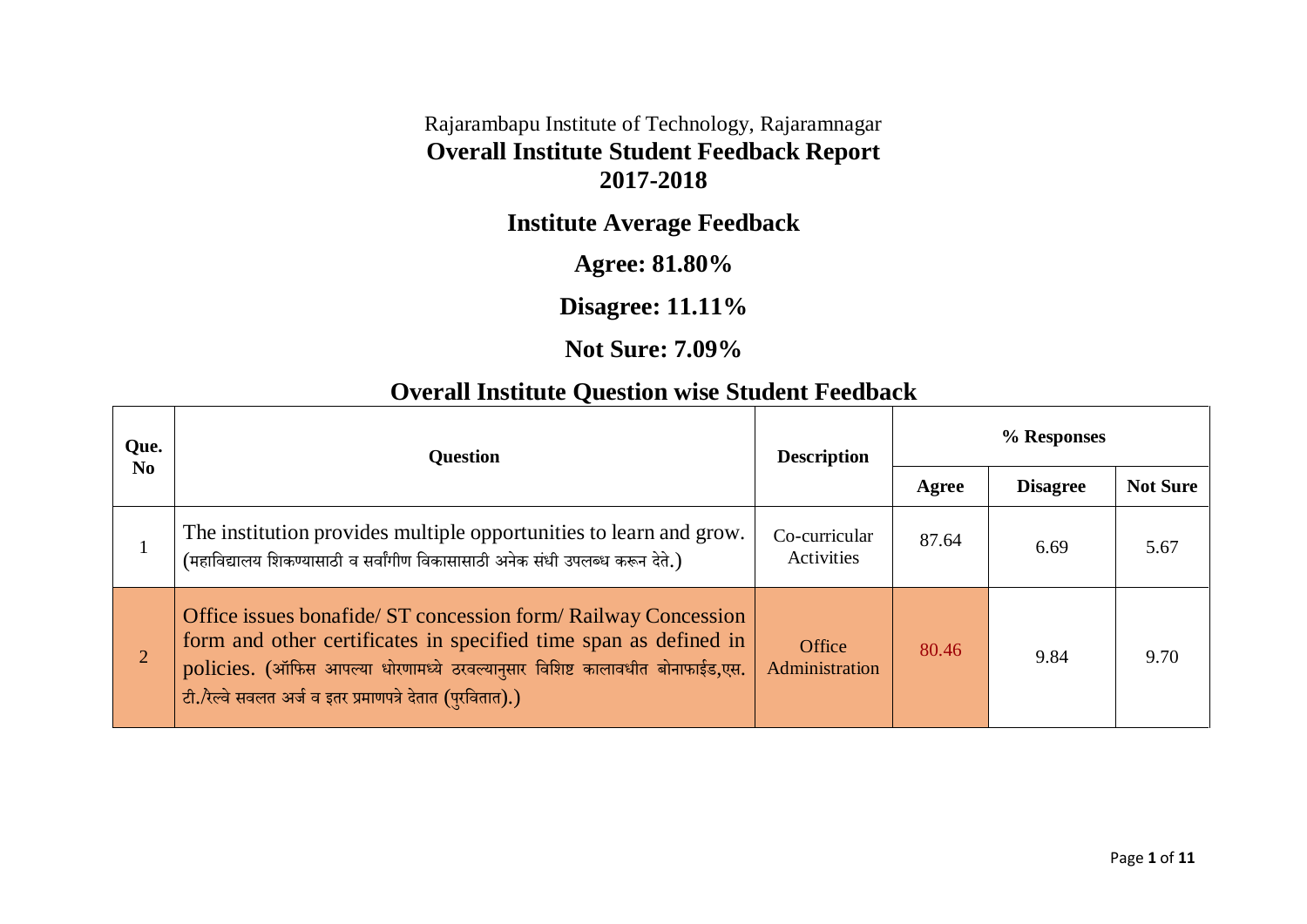| $\overline{3}$ | Training & Placement cell provides enough opportunities for<br>placement and higher studies. (प्रशिक्षण आणि नियुक्ती विभागामार्फत विद्यर्थ्याना<br>नियुक्ती व उच्च शिक्षणाच्या संधी उपलब्ध करून दिल्या जातात.) | Training and<br>Placement          | 72.47 | 11.68 | 15.85 |
|----------------|----------------------------------------------------------------------------------------------------------------------------------------------------------------------------------------------------------------|------------------------------------|-------|-------|-------|
| $\overline{4}$ | Students get opportunities to discuss their result with faculty.<br>(विद्यर्थ्याना निकालासंबंधी शिक्षकांशी चर्चा करण्याच्या संधी दिल्या जातात)                                                                 | Examination                        | 81.90 | 10.93 | 7.17  |
| $\mathfrak{H}$ | The library books/ e-resources are appropriate for my course<br>need. (ग्रंथालयातील पुस्तके/ई. संसाधने माझ्या अभ्यासक्रमाशी योग्य आहेत.)                                                                       | Library                            | 87.23 | 8.95  | 3.83  |
| 6              | Participation in co-curricular activities is encouraged in the<br>institute. (अभ्यासक्रमाशी संबंधित इतर उपक्रमांमध्ये सहभागी होण्यास प्रोत्साहन दिले जाते.)                                                    | Co-curricular<br><b>Activities</b> | 78.55 | 13.80 | 7.65  |
| $\overline{7}$ | I am satisfied about the process from office regarding Govt.<br>scholarships. (मी शासकीय शिषुवृत्ती संदर्भात राबवल्या जाणाऱ्या कार्यालयीन प्रक्रियेबाबत<br>समाधानी आहे.)                                       | Office<br>Administration           | 71.58 | 17.83 | 10.59 |
| 8              | The institute premise is neat, safe and environment friendly.<br>(महाविद्यालयाचा परिसर नीटनेटका, सुरक्षित व पर्यावरणपूरक आहे)                                                                                  | Infrastructure                     | 91.05 | 6.01  | 2.94  |
| 9              | Training provided by Training & Placement cell is supportive for<br>placement. (प्रशिक्षण आणि नियुक्ती विभागामार्फत दिले जाणारे प्रशिक्षण हे नियुक्तीसाठी<br>सहायक असते.)                                      | Training and<br>Placement          | 74.73 | 10.38 | 14.89 |
| 10             | There are no partialities in awarding marks in examination.<br>(परीक्षांमध्ये गुणदेताना कोणताही दुजाभाव / पक्षपातीपणा केला जात नाही)                                                                           | Examination                        | 75.75 | 14.96 | 9.29  |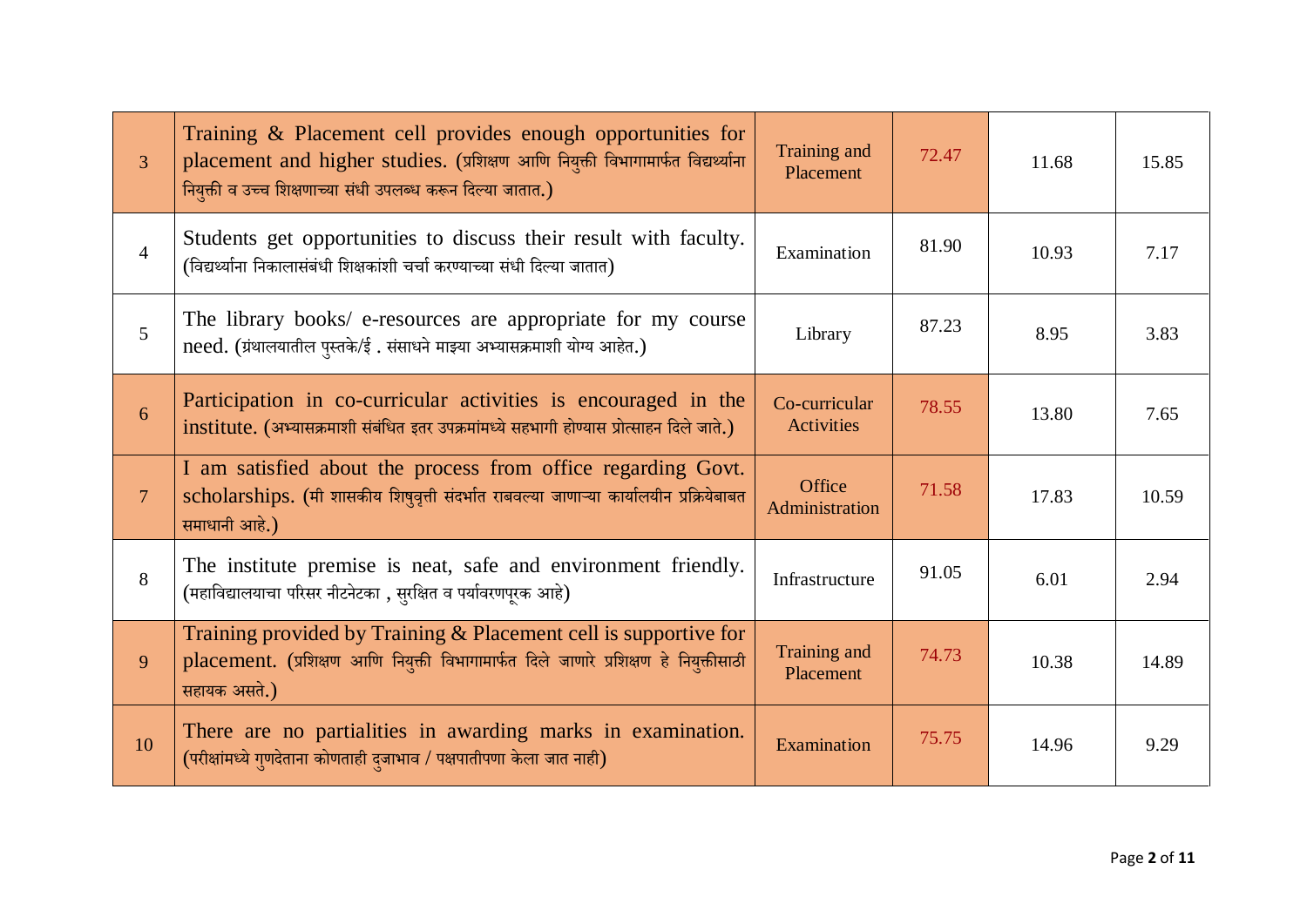| 11 | The public utilities (e.g. washrooms, common rooms, drinking<br>water facilities etc.) are maintained properly. (सार्वजनिक उपयोगितांची<br>देखभाल (उदा.: वॉशरूम, कॉमन रूम, पिण्याच्या पाण्याची सुविधा इ.)योग्यप्रकारे ठेवली जाते.)      | Infrastructure              | 81.90 | 15.30 | 2.80 |
|----|----------------------------------------------------------------------------------------------------------------------------------------------------------------------------------------------------------------------------------------|-----------------------------|-------|-------|------|
| 12 | Besides sports and games there are many major student activities.<br>(क्रीडा आणि खेळ या व्यतिरिक्त विद्यार्थ्यासाठी अनेक महत्वपूर्ण उपक्रम घेतले जातात.)                                                                               | Co-curricular<br>Activities | 82.17 | 12.09 | 5.74 |
| 13 | Students are responded by the office properly. (विद्यार्थ्यांना ऑफिसमध्ये<br>योग्य प्रतिसाद दिला जातो.)                                                                                                                                | Office<br>Administration    | 75.07 | 17.55 | 7.38 |
| 14 | Are you satisfied about solutions of queries by office in time?<br>(ऑफिसद्वारे वेळेत केल्या जाणाऱ्या चौकशीच्या निरसनाबद्दल आपण समाधानी आहात काय?)                                                                                      | Office<br>Administration    | 77.12 | 15.44 | 7.45 |
| 15 | Examination results are used to give feedback for improvement<br>in learning. (परीक्षांचे निकाल हे अध्ययन प्रक्रियेतील सुधारणांचा अभिप्राय देण्यासाठी वापरले<br>जातात.)                                                                | Examination                 | 86.75 | 7.31  | 5.94 |
| 16 | The library working hours suits me. (ग्रंथालयाच्या कामकाजाच्या वेळा माझ्या<br>साठी योग्य आहेत.)                                                                                                                                        | Library                     | 86.95 | 10.04 | 3.01 |
| 17 | Students are communicated about all concerned notifications<br>through SMS/announcements in classrooms time to time. (सर्व<br>संबंधित अधीसूचना बद्दल विद्यार्थ्यांना वेळोवेळी एस एम एस द्वारे/ वर्गामध्ये घोषनाद्वारे कळविले<br>जाते.) | Office<br>Administration    | 92.08 | 5.19  | 2.73 |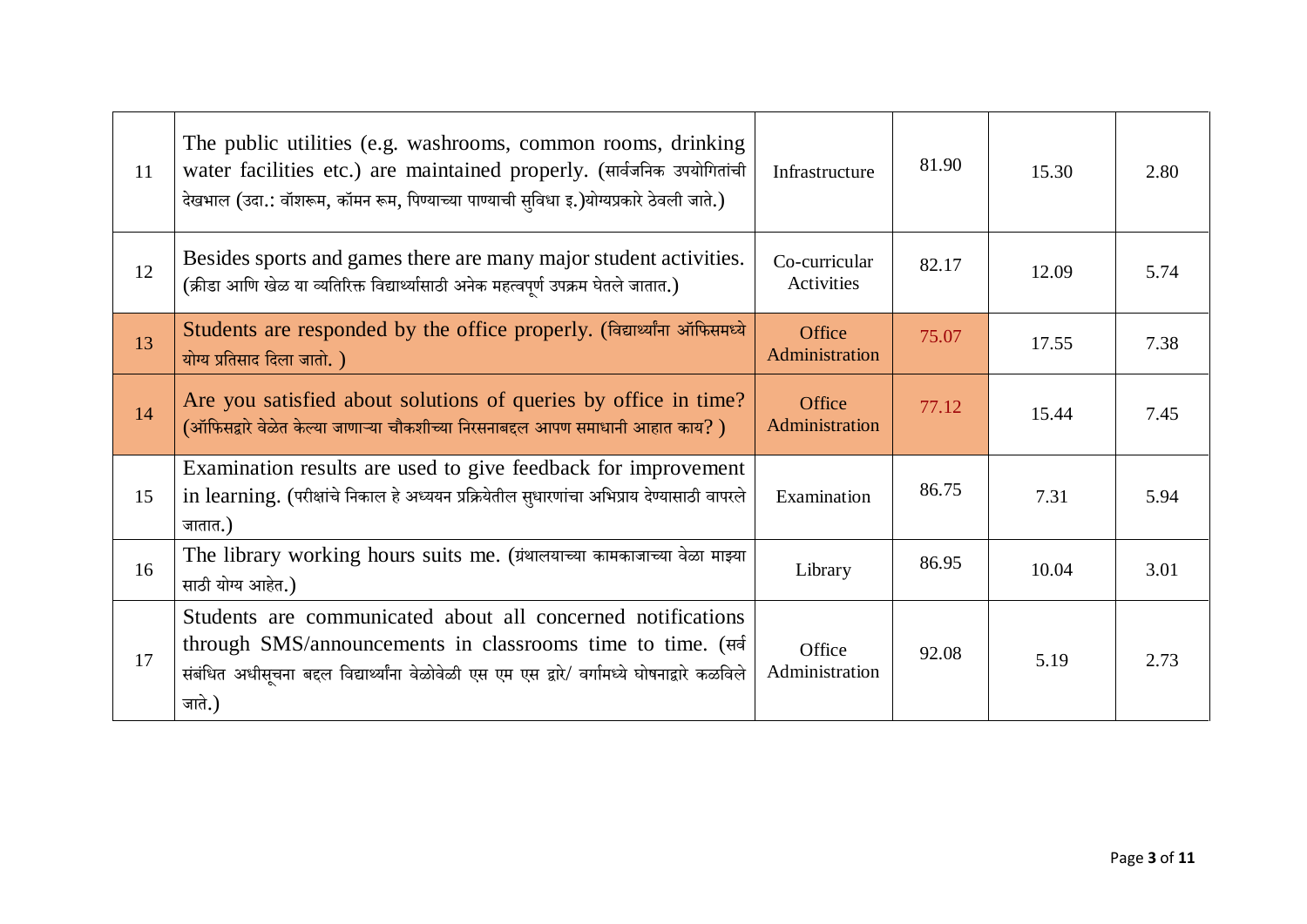| 18 | The teaching and mentoring process in institution facilitates in<br>cognitive, social and emotional growth. (महाविद्यालयामार्फत राबवल्या<br>जाणारया शिक्षण आणि मार्गदर्शन प्रक्रियेमुळे आकलनात्मक, सामाजिक आणि भावनिक वाढ होण्यास<br>मदत होते.) | Co-curricular<br>Activities | 86.48 | 7.51  | 6.01 |
|----|-------------------------------------------------------------------------------------------------------------------------------------------------------------------------------------------------------------------------------------------------|-----------------------------|-------|-------|------|
| 19 | $COE \&$ Examination department staff is always available to<br>discuss students exam related issues. (परीक्षा नियंत्रक आणि परीक्षा विभाग<br>कर्मचारी विद्यार्थ्यांच्या परीक्षाविषयक बाबींची चर्चा करण्यासाठी सदैव उपलब्ध असतात. )              | Examination                 | 84.84 | 8.13  | 7.04 |
| 20 | Classrooms and laboratories are well equipped with good<br>ambience. (वर्गखोल्या व प्रयोगशाळा या सर्वा सोयीनियुकत व प्रशस्त आहेत.)                                                                                                              | Infrastructure              | 81.28 | 12.50 | 6.22 |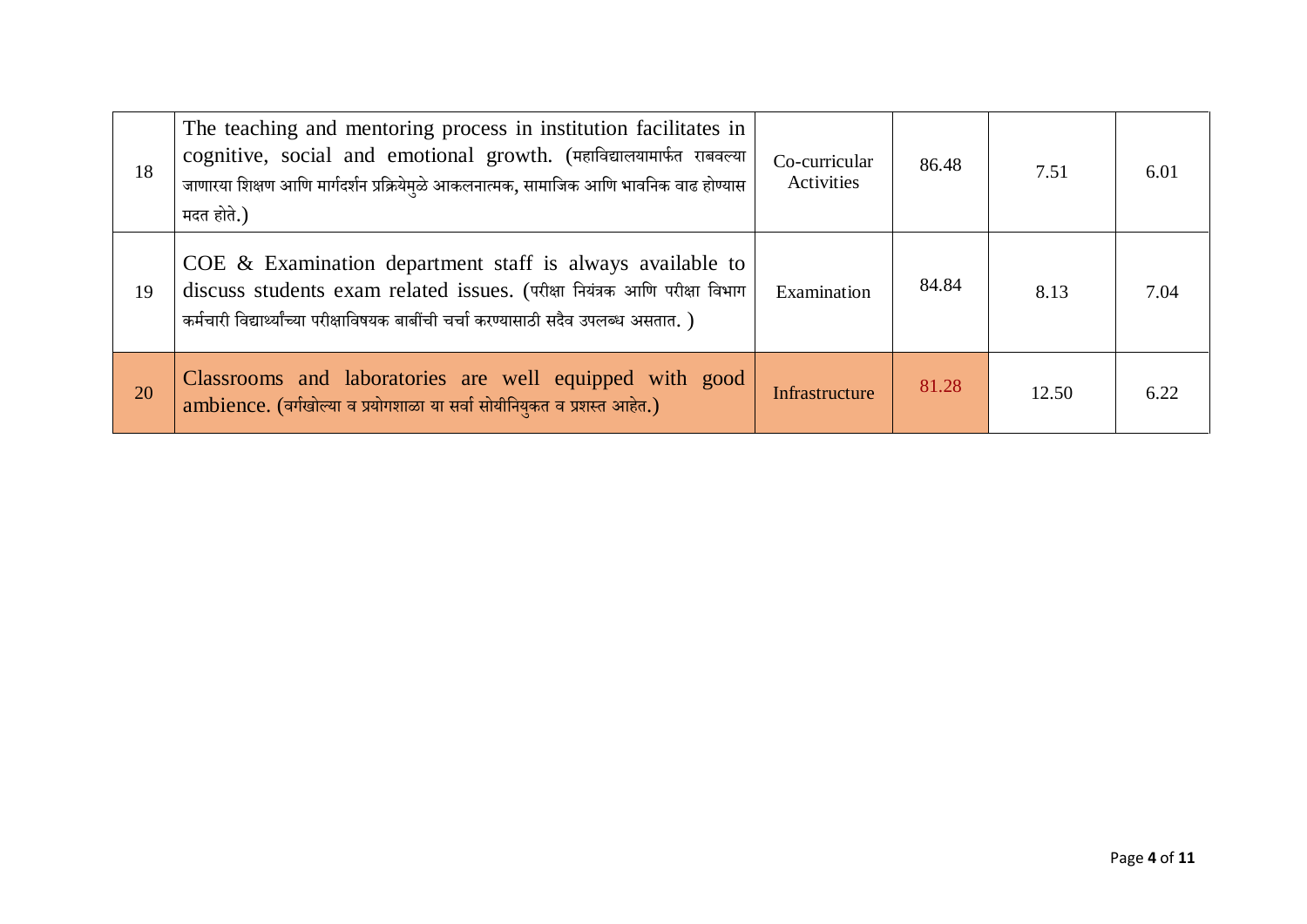# **Questions With Below Institute Average Score**

| Que.<br>N <sub>0</sub> | <b>Question</b>                                                                                                                                                                                                                                                                 | <b>Description</b>                 | % Responses |                 |                 |
|------------------------|---------------------------------------------------------------------------------------------------------------------------------------------------------------------------------------------------------------------------------------------------------------------------------|------------------------------------|-------------|-----------------|-----------------|
|                        |                                                                                                                                                                                                                                                                                 |                                    | Agree       | <b>Disagree</b> | <b>Not Sure</b> |
| $\overline{2}$         | Office issues bonafide/ ST concession form/ Railway Concession<br>form and other certificates in specified time span as defined in<br>policies. (ऑफिस आपल्या धोरणामध्ये ठरवल्यानुसार विशिष्ट कालावधीत बोनाफाईड,एस.<br>टी./रेल्वे सवलत अर्ज व इतर प्रमाणपत्रे देतात (पुरवितात).) | Office<br>Administration           | 80.46       | 9.84            | 9.70            |
| 3                      | Training & Placement cell provides enough opportunities for<br>placement and higher studies. (प्रशिक्षण आणि नियुक्ती विभागामार्फत विद्यर्थ्याना<br>नियुक्ती व उच्च शिक्षणाच्या संधी उपलब्ध करून दिल्या जातात.)                                                                  | Training and<br>Placement          | 72.47       | 11.68           | 15.85           |
| 6                      | Participation in co-curricular activities is encouraged in the<br>institute. (अभ्यासक्रमाशी संबंधित इतर उपक्रमांमध्ये सहभागी होण्यास प्रोत्साहन दिले जाते.)                                                                                                                     | Co-curricular<br><b>Activities</b> | 78.55       | 13.80           | 7.65            |
| 7                      | I am satisfied about the process from office regarding Govt.<br>scholarships. (मी शासकीय शिषुवृत्ती संदर्भात राबवल्या जाणाऱ्या कार्यालयीन प्रक्रियेबाबत<br>समाधानी आहे.)                                                                                                        | Office<br>Administration           | 71.58       | 17.83           | 10.59           |
| 9                      | Training provided by Training & Placement cell is supportive for<br>placement. (प्रशिक्षण आणि नियुक्ती विभागामार्फत दिले जाणारे प्रशिक्षण हे नियुक्तीसाठी<br>सहायक असते.)                                                                                                       | Training and<br>Placement          | 74.73       | 10.38           | 14.89           |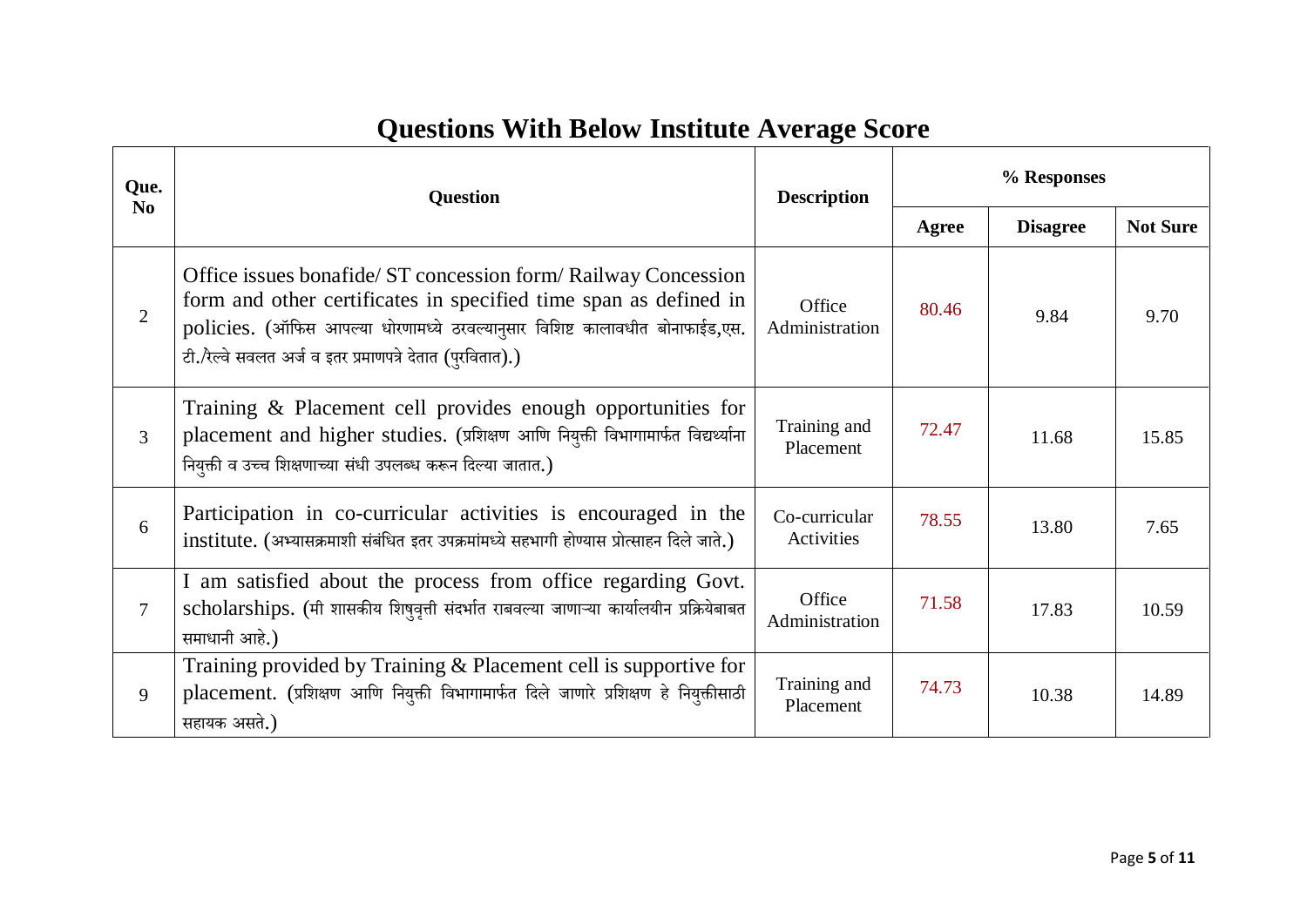| 10 | There are no partialities in awarding marks in examination.<br>(परीक्षांमध्ये गुणदेताना कोणताही द्जाभाव / पक्षपातीपणा केला जात नाही)               | Examination              | 75.75 | 14.96 | 9.29 |
|----|----------------------------------------------------------------------------------------------------------------------------------------------------|--------------------------|-------|-------|------|
| 13 | Students are responded by the office properly. (विद्यार्थ्यांना ऑफिसमध्ये<br>योग्य प्रतिसाद दिला जातो.)                                            | Office<br>Administration | 75.07 | 17.55 | 7.38 |
| 14 | Are you satisfied about solutions of queries by office in time?<br>(ऑफिसद्वारे वेळेत केल्या जाणाऱ्या चौकशीच्या निरसनाबद्दल आपण समाधानी आहात काय? ) | Office<br>Administration | 77.12 | 15.44 | 7.45 |
| 20 | Classrooms and laboratories are well equipped with good<br>ambience. (वर्गखोल्या व प्रयोगशाळा या सर्वा सोयीनियुकत व प्रशस्त आहेत.)                 | Infrastructure           | 81.28 | 12.50 | 6.22 |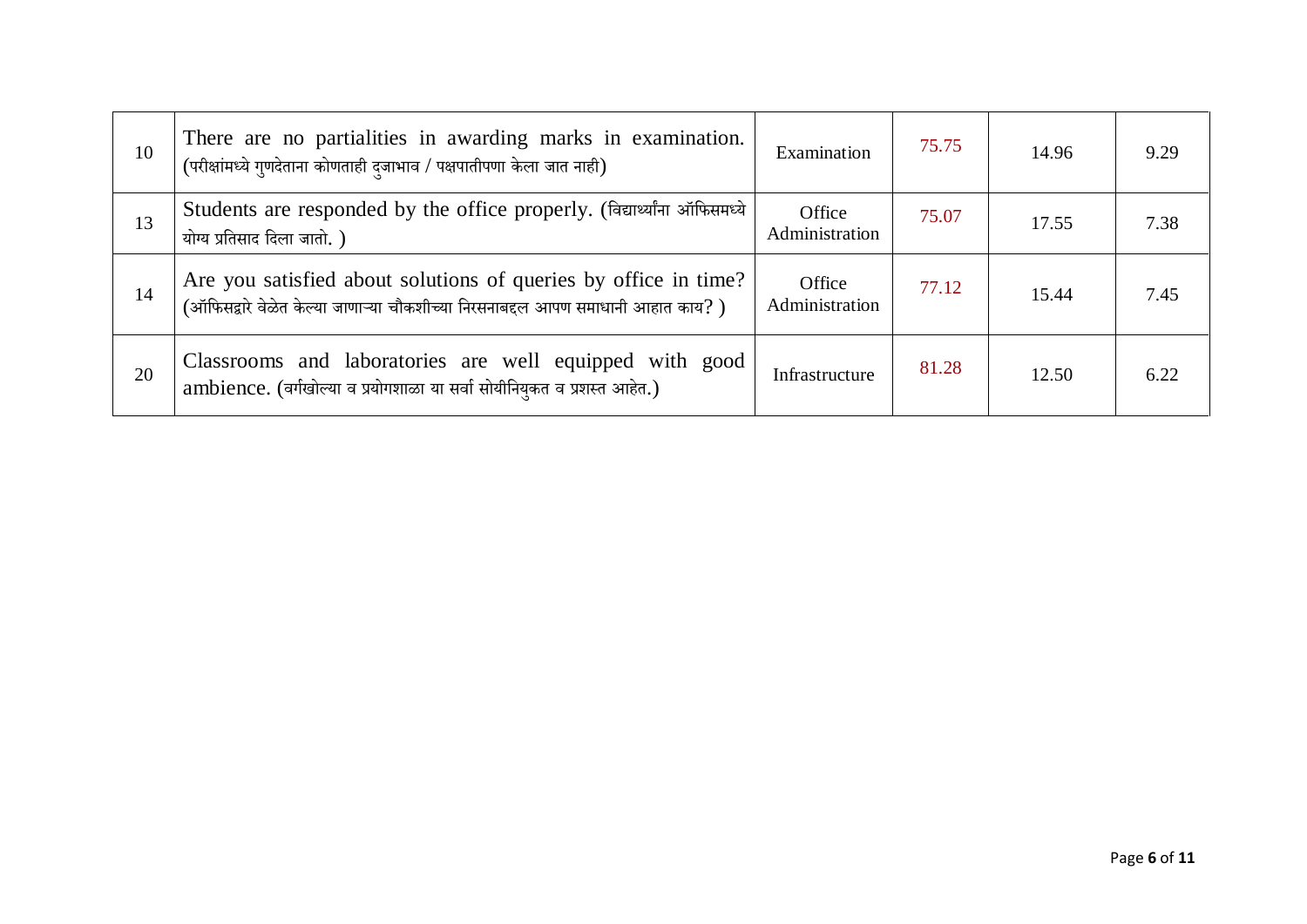

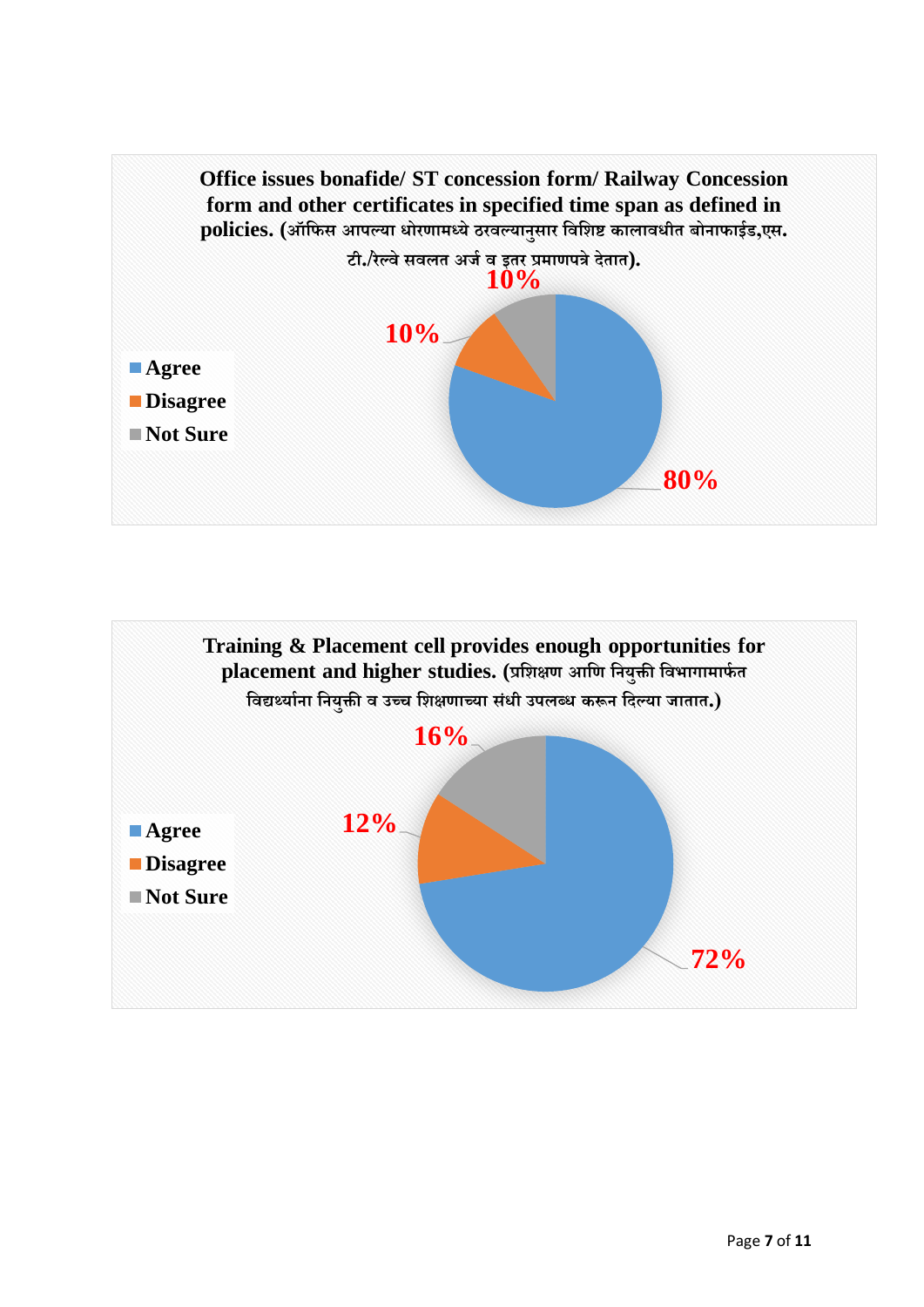

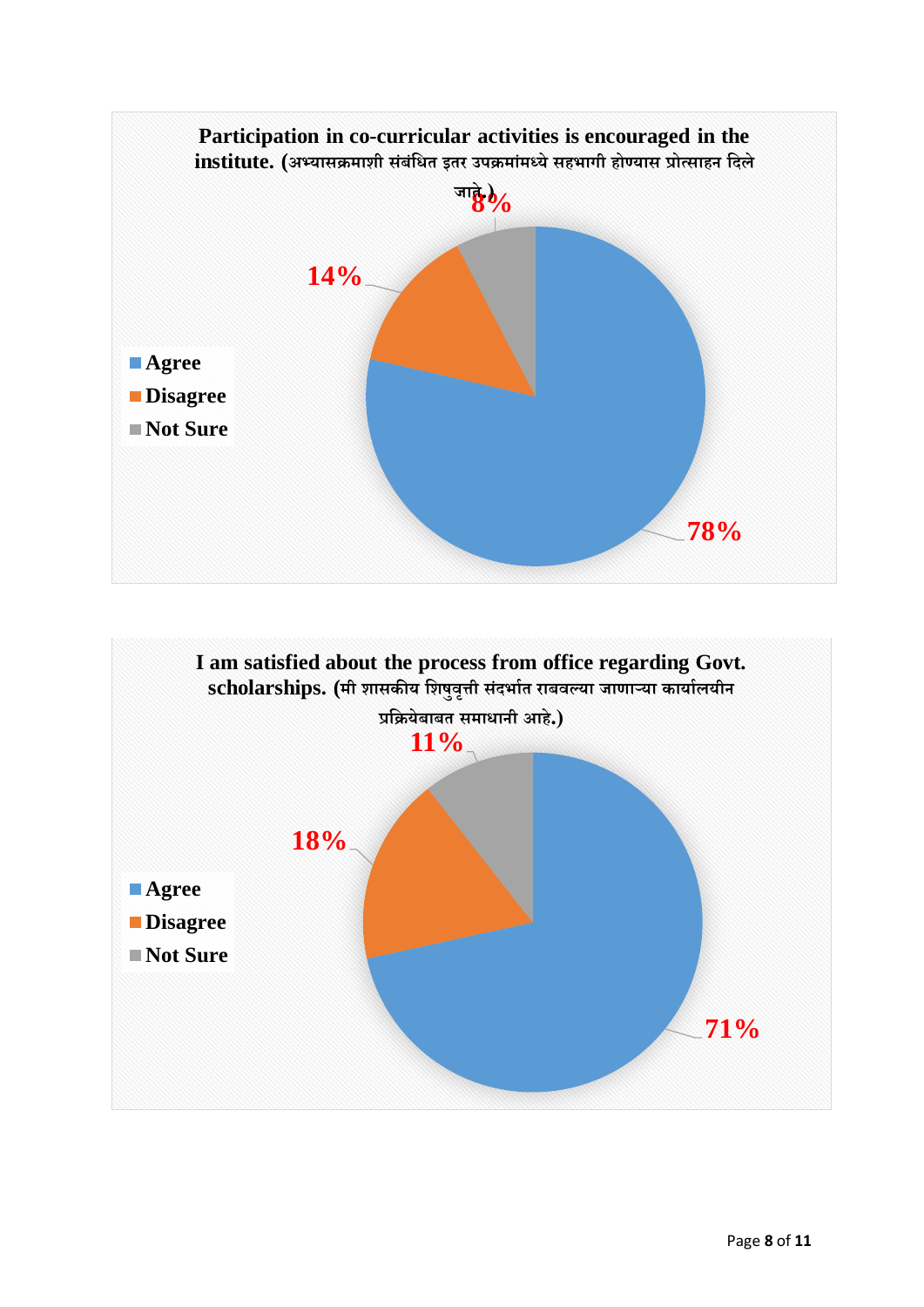

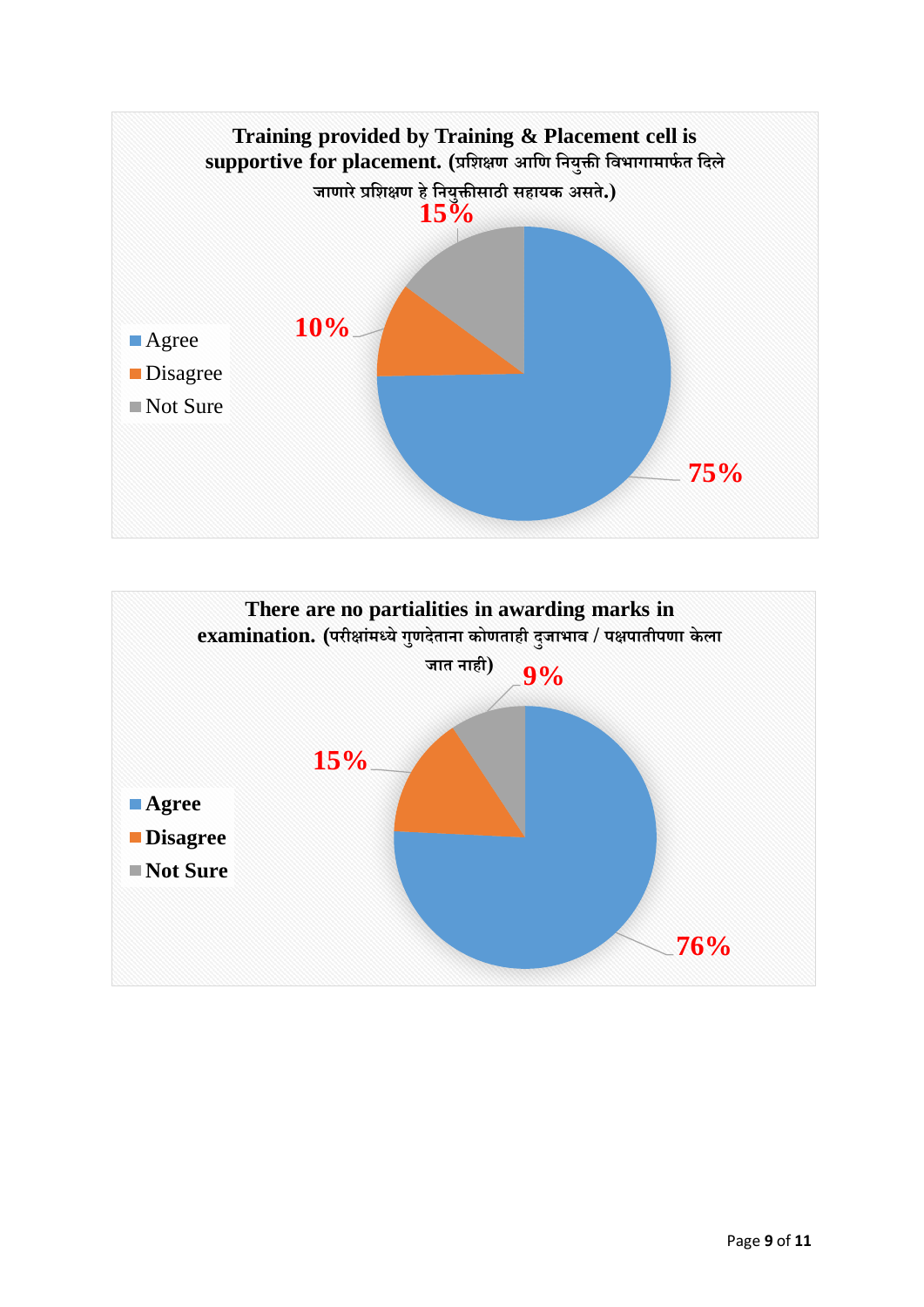